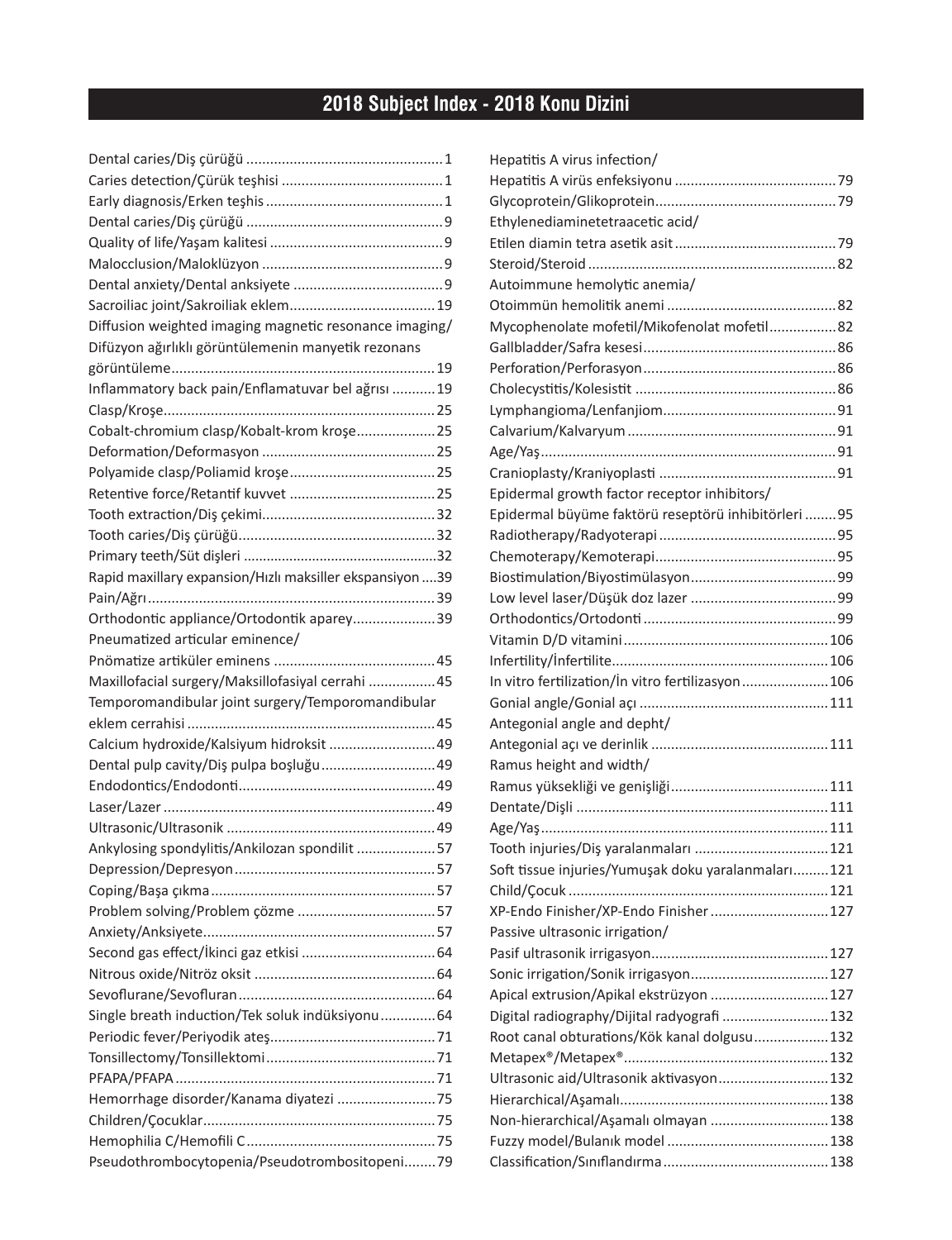## **2018 Subject Index - 2018 Konu Dizini**

| Functional laterality/Fonksiyonel lateralite 147         |     |
|----------------------------------------------------------|-----|
|                                                          |     |
|                                                          |     |
|                                                          |     |
| Surface roughness/Yüzey pürüzlülüğü 153                  |     |
|                                                          |     |
| CAD-CAM ceramic/CAD-CAM seramikleri  153                 |     |
|                                                          |     |
|                                                          |     |
|                                                          |     |
|                                                          |     |
|                                                          |     |
| Soft tissue/Yumuşak doku tedavisi 160                    |     |
|                                                          |     |
|                                                          |     |
| Acute lymphoblastic leukemia/                            |     |
|                                                          |     |
|                                                          |     |
| Papillary fibroelastoma/Papiller fibroelastom171         |     |
|                                                          |     |
| Shprintzen-Goldberg syndrome/                            |     |
|                                                          |     |
|                                                          |     |
| Craniosynostosis/Kraniosinostoz  175                     |     |
| Extracranial meningioma/Ekstrakraniyal meningiom178      |     |
|                                                          |     |
|                                                          |     |
|                                                          |     |
|                                                          |     |
|                                                          |     |
| Cerebral sinus venous thrombosis/                        |     |
| Serebral sinüs ven trombozu                              | 185 |
|                                                          |     |
| Etiological factors/Etiyolojik faktörler  185            |     |
| Cardio-oncology/Kardiyo-onkoloji 192                     |     |
|                                                          |     |
|                                                          |     |
|                                                          |     |
| Temporomandibular joint/                                 |     |
|                                                          |     |
| Platelet rich plasma/Trombositten zengin plazma 198      |     |
|                                                          |     |
|                                                          |     |
|                                                          |     |
| Thiol-disulphide homeostasis/Tiyol/disülfid hemostazı205 |     |
| Robotic rehabilitation/Robotik rehabilitasyon 211        |     |
|                                                          |     |

| Gross motor function classification system/              |  |
|----------------------------------------------------------|--|
| Kaba motor fonksiyon sınıflama sistemi211                |  |
| Tooth extraction reasons/Diş çekimi nedenleri219         |  |
|                                                          |  |
| Periodontal disease/Periodontal hastalık219              |  |
|                                                          |  |
| Periodontal status/Periodontal durum226                  |  |
| Modified Dental Anxiety scale/                           |  |
| Modifiye Dental Anksiyete ölçeği 226                     |  |
|                                                          |  |
|                                                          |  |
| Ethylenediaminetetraacetic acid/                         |  |
|                                                          |  |
| Root canal therapy/Kök kanal tedavisi 233                |  |
|                                                          |  |
|                                                          |  |
|                                                          |  |
|                                                          |  |
|                                                          |  |
| Parafunctional habits/Parafonksiyonel alışkanlıklar  247 |  |
| Temporomandibular joint disorders/                       |  |
| Temporomandibular eklem bozuklukları 247                 |  |
|                                                          |  |
|                                                          |  |
| Peroneal nerve palsy/Peroneal sinir felci 254            |  |
| Kimura's disease/Kimura hastalığı 259                    |  |
|                                                          |  |
|                                                          |  |
| Poland syndrome/Poland sendromu265                       |  |
|                                                          |  |
|                                                          |  |
| Allergen-specific/Allerjen spesifik  268                 |  |
|                                                          |  |
| Familial Mediterranean Fever/Ailesel Akdeniz Ateşi  268  |  |
|                                                          |  |
| Cone beam computed tomography/                           |  |
|                                                          |  |
|                                                          |  |
| Panoramic radiography/Panoramik radyograf 272            |  |
| Ankaferd blood stopper/                                  |  |
|                                                          |  |
|                                                          |  |
| Bleeding control/Kanama kontrolü 276                     |  |
| Antithrombotic therapy/Antitrombotik tedavi276           |  |
|                                                          |  |
|                                                          |  |
|                                                          |  |
|                                                          |  |
| Enterococcus faecalis/Enterococcus faecalis289           |  |